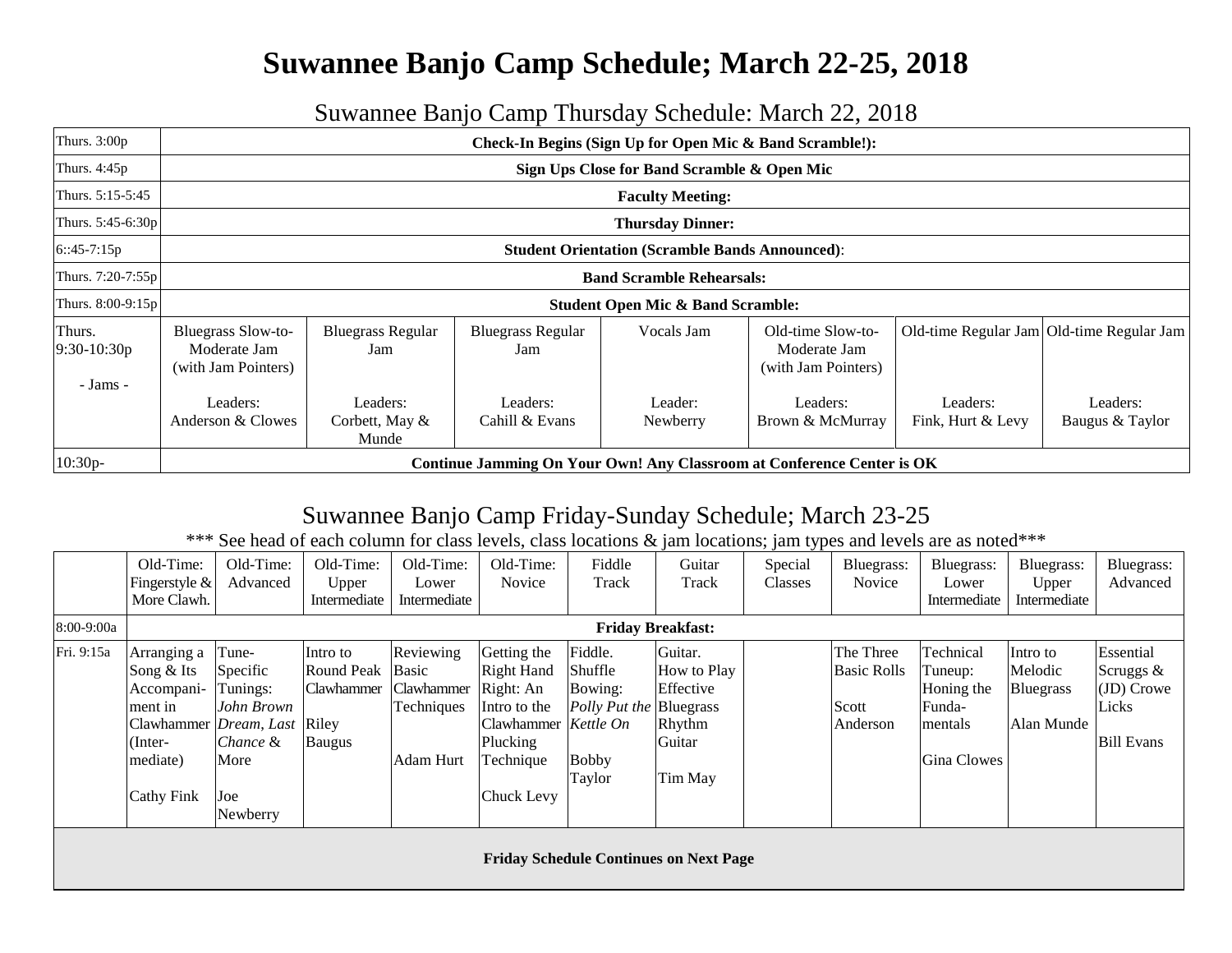|                                                    | Old-Time:<br>Fingerstyle &<br>More Clawh.                                                                         | Old-Time:<br>Advanced                                                                                                  | Old-Time:<br>Upper<br>Intermediate                                                                                                                                                                        | Old-Time:<br>Lower<br>Intermediate                                                                                                       | Old-Time:<br>Novice                                                              | Fiddle<br>Track                                                                                                        | Guitar<br>Track                                                                                                                       | Special<br>Classes | Bluegrass:<br>Novice                                                                                                                             | Bluegrass:<br>Lower<br>Intermediate                                                                    | Bluegrass:<br>Upper<br>Intermediate                                                                                                                                                                        | Bluegrass:<br>Advanced                                                                                   |
|----------------------------------------------------|-------------------------------------------------------------------------------------------------------------------|------------------------------------------------------------------------------------------------------------------------|-----------------------------------------------------------------------------------------------------------------------------------------------------------------------------------------------------------|------------------------------------------------------------------------------------------------------------------------------------------|----------------------------------------------------------------------------------|------------------------------------------------------------------------------------------------------------------------|---------------------------------------------------------------------------------------------------------------------------------------|--------------------|--------------------------------------------------------------------------------------------------------------------------------------------------|--------------------------------------------------------------------------------------------------------|------------------------------------------------------------------------------------------------------------------------------------------------------------------------------------------------------------|----------------------------------------------------------------------------------------------------------|
| Fri. 10:45a                                        | Intro to<br>Old-time<br>Finger-<br>picking:<br>Become<br>an Old-Time<br>Fingerpicker<br>in One Hour<br>Paul Brown | Learn Little<br>Billy Wilson,<br>Plus a Slew<br>of Cool<br>Clawhammer<br>Tricks for<br>both Hands<br><b>Cathy Fink</b> | How to<br>Translate<br>Unfamiliar<br>Tunes to<br><b>Clawhammer</b><br>on the Fly<br><b>Adam Hurt</b>                                                                                                      | Fundamentals<br>of Drop- &<br>Double-<br>Thumbing<br>Ken Perlman                                                                         | Keeping<br>Time: The<br>Foundation<br>of Claw-<br>hammer<br>Chuck Levy           | Fiddle.<br>Slurs &<br>Shuffles: the<br>West<br>Virginia<br>Version of<br>Cabin Creek Tim May<br><b>Bobby</b><br>Taylor | Guitar.<br>The Guitar<br>Style of<br>Clarence<br>White                                                                                |                    | Working on<br>the Basic<br>Chords<br>Scott<br>Anderson                                                                                           | Vamping &<br>Where to<br>Find Vamp-<br>Chords<br>Gina Clowes Styles to                                 | How to<br>Combine<br>Scruggs,<br>Melodic &<br>Single String You Can<br>Create Solos Many Kinds<br><b>Greg Cahill</b>                                                                                       | Playing<br>Blues & Its<br>Offshoots:<br><b>Blues</b> Licks<br>Apply to<br>Of Music<br><b>Wes Corbett</b> |
| Fr. 11:00a                                         |                                                                                                                   |                                                                                                                        |                                                                                                                                                                                                           |                                                                                                                                          |                                                                                  |                                                                                                                        | <b>Check-In Begins for "Weekend Only" Students</b>                                                                                    |                    |                                                                                                                                                  |                                                                                                        |                                                                                                                                                                                                            |                                                                                                          |
| Fri. 12:15p                                        |                                                                                                                   |                                                                                                                        |                                                                                                                                                                                                           |                                                                                                                                          |                                                                                  |                                                                                                                        | Fri. Lunch:                                                                                                                           |                    |                                                                                                                                                  |                                                                                                        |                                                                                                                                                                                                            |                                                                                                          |
| Fri. 1:30-<br>2:45p<br>Fri 3:00-<br>4:15p<br>Demos | Benton<br>Flippen's<br>"Hybrid"<br>2-Finger<br><b>Banjo Style</b><br>Paul Brown                                   | Southern<br>Mountain<br>Clawhammer<br>Authentic<br>Style &<br>Techniques<br><b>Riley Baugus</b>                        | Fretting<br>Hand<br>Strategies<br>that Make<br>Your Playing Stroke<br>Sound More<br>Professional<br>Ken Perlman<br>Old-Time Demo<br><b>Banjo-Fiddle Duets</b><br>Brown, Hurt, Levy,<br>McMurray & Taylor, | <b>Putting More</b><br>Drive in<br>Your<br>Clawhammer<br>Joe<br>Newberry<br>Old-Time Demo<br>Singing with the<br>Baugus, Fink & Newberry | Building<br>Repertoire<br>with the<br><b>Basic Skills</b><br>Chuck Levy<br>Banjo | Fiddle.<br>Henry Reed's Flatpicking<br>Bowing<br>Techniques:<br>Sally Ann<br>Johnson<br><b>Bobby</b><br>Taylor         | Guitar.<br>Old-Time<br><b>Fiddle Tunes</b><br>Tim May<br>All Styles Demo<br>Irish Tunes on Banjo<br>& Guitar<br>Cahill, May & Perlman |                    | A Novice-<br>Level Intro<br>to Bluegrass<br>Rolls<br>Alan Munde<br><b>Bluegrass</b> Demo<br>Backup: Licks &<br>Perspectives<br>Anderson & Clowes | Guide Tones: Basic<br>Chord<br>Shapes that<br>Make Foggy<br>Sound Even<br>Cooler<br><b>Wes Corbett</b> | Backup<br>Licks Down-Keys in<br>the-Neck &<br>Mtn. Special   Up-the-Neck   Style: G, C,<br><b>Greg Cahill</b><br><b>Bluegrass Demo</b><br>Tunes Originally<br>Composed for Banjo<br>Corbett, Evans & Munde | Mastering<br>Different<br>Melodic<br>D & A<br><b>Bill Evans</b>                                          |
|                                                    |                                                                                                                   |                                                                                                                        | Host: Brown                                                                                                                                                                                               | Host: Baugus                                                                                                                             |                                                                                  |                                                                                                                        | Host: Perlman                                                                                                                         | Host: Anderson     |                                                                                                                                                  |                                                                                                        | Host: Munde                                                                                                                                                                                                |                                                                                                          |
| 4:30-5:45                                          |                                                                                                                   |                                                                                                                        |                                                                                                                                                                                                           |                                                                                                                                          |                                                                                  |                                                                                                                        | Free Period: Jam on Your Own                                                                                                          |                    |                                                                                                                                                  |                                                                                                        |                                                                                                                                                                                                            |                                                                                                          |
| 6:00-7:00p                                         |                                                                                                                   |                                                                                                                        |                                                                                                                                                                                                           |                                                                                                                                          |                                                                                  | <b>Friday Dinner:</b>                                                                                                  |                                                                                                                                       |                    |                                                                                                                                                  |                                                                                                        |                                                                                                                                                                                                            |                                                                                                          |
| 7:15-8:45p                                         |                                                                                                                   |                                                                                                                        |                                                                                                                                                                                                           |                                                                                                                                          |                                                                                  |                                                                                                                        | <b>Faculty Concert Part 1:</b>                                                                                                        |                    |                                                                                                                                                  |                                                                                                        |                                                                                                                                                                                                            |                                                                                                          |
| Fri. 9:00 -<br>10:15p<br><b>Jamming</b>            | Old-Time<br>Jam:<br>Baugus &<br>Taylor                                                                            | Old-Time<br>Intermediate Slow Jam:<br>Jam: Brown,<br>Levy $&$<br>McMurray                                              | Old-Time<br>Hurt &<br>Newberry                                                                                                                                                                            |                                                                                                                                          |                                                                                  | All-Styles<br>Vocals Jam:<br>Cahill &<br>Fink                                                                          |                                                                                                                                       |                    | Bluegrass<br>Jam:<br>Corbett &<br>Evans                                                                                                          | <b>Bluegrass</b><br>Intermediate Slow Jam:<br>Jam:<br>Clowes, May<br>& Munde                           | Bluegrass<br>Anderson                                                                                                                                                                                      |                                                                                                          |
| Fri 10:15p-                                        |                                                                                                                   |                                                                                                                        |                                                                                                                                                                                                           |                                                                                                                                          |                                                                                  |                                                                                                                        | <b>Continue Jamming On Your Own!</b>                                                                                                  |                    |                                                                                                                                                  |                                                                                                        |                                                                                                                                                                                                            |                                                                                                          |
|                                                    |                                                                                                                   |                                                                                                                        |                                                                                                                                                                                                           |                                                                                                                                          |                                                                                  |                                                                                                                        | <b>Saturday Schedule Begins Next Page</b>                                                                                             |                    |                                                                                                                                                  |                                                                                                        |                                                                                                                                                                                                            |                                                                                                          |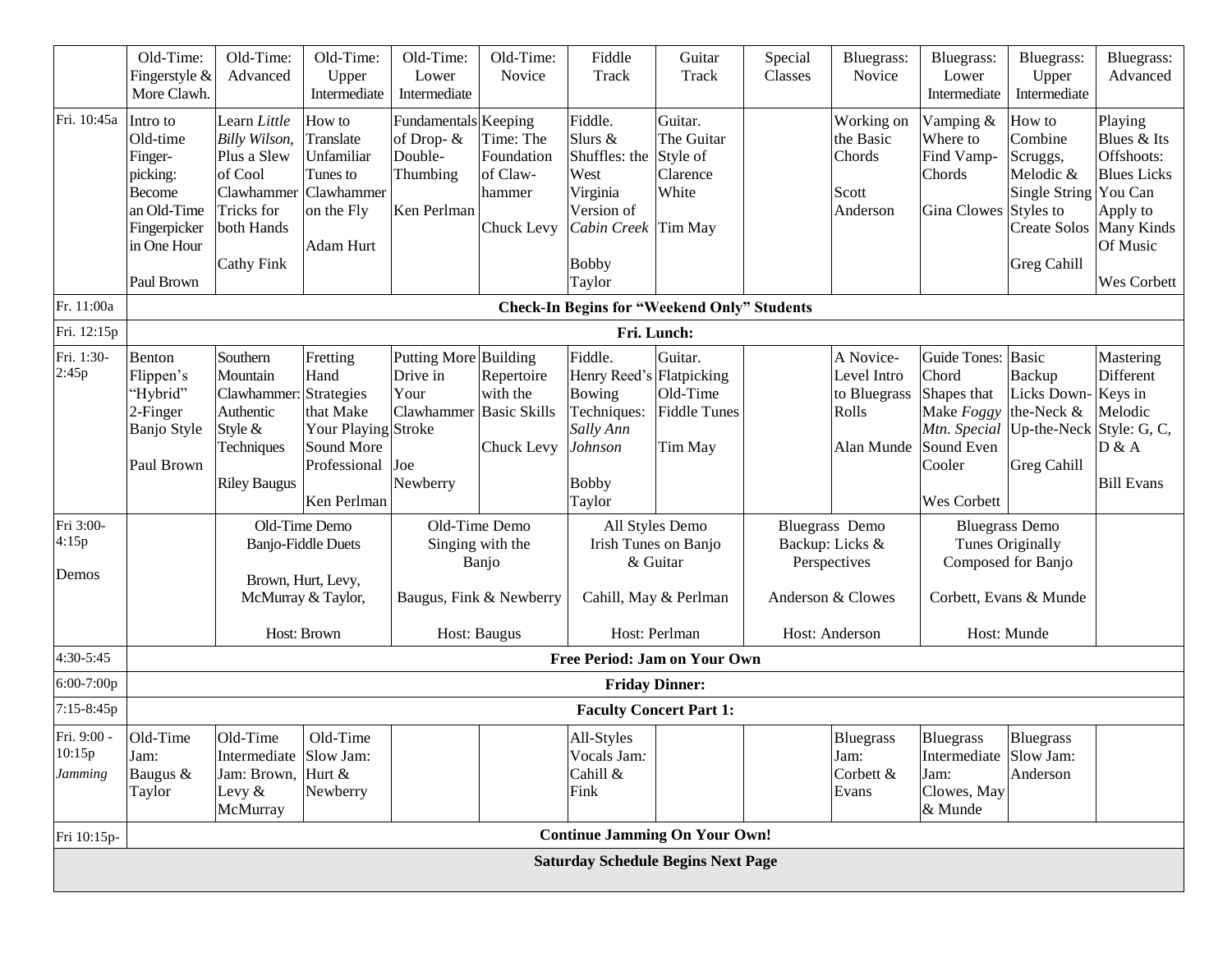|                               | Old-Time:<br>Fingerstyle $&$<br>More Clawh.                                                                                     | Old-Time:<br>Advanced                                                                                                          | Old-Time:<br>Upper<br>Intermediate                                                                                          | Old-Time:<br>Lower<br>Intermediate                                                                                                                       | Old-Time:<br>Novice                                                                            | Fiddle<br>Track                                                                                                             | Guitar<br><b>Track</b>                                                | Special<br>Classes                                                                         | Bluegrass:<br>Novice                                                             | Bluegrass:<br>Lower<br>Intermediate                                                                             | Bluegrass:<br>Upper<br>Intermediate                                                                                                                 | Bluegrass:<br>Advanced                                                                                                   |
|-------------------------------|---------------------------------------------------------------------------------------------------------------------------------|--------------------------------------------------------------------------------------------------------------------------------|-----------------------------------------------------------------------------------------------------------------------------|----------------------------------------------------------------------------------------------------------------------------------------------------------|------------------------------------------------------------------------------------------------|-----------------------------------------------------------------------------------------------------------------------------|-----------------------------------------------------------------------|--------------------------------------------------------------------------------------------|----------------------------------------------------------------------------------|-----------------------------------------------------------------------------------------------------------------|-----------------------------------------------------------------------------------------------------------------------------------------------------|--------------------------------------------------------------------------------------------------------------------------|
| Sat. 8-9a                     |                                                                                                                                 |                                                                                                                                |                                                                                                                             |                                                                                                                                                          |                                                                                                |                                                                                                                             | <b>Saturday Breakfast:</b>                                            |                                                                                            |                                                                                  |                                                                                                                 |                                                                                                                                                     |                                                                                                                          |
| Sat. 9:15-<br>10:30a          | the Banjo:<br>How to<br>Make Your<br>Banjo a Duet Hartford &<br>Partner<br>Joe<br>Newberry                                      | Singing with Play Squirrel Riding<br>Hunters, as<br>Popularized<br>by John<br>Others<br>Ken Perlman                            | Reuben's<br>Train: Learn<br>Versions in<br>D-Tuning $&$<br>$G$ -tuning +<br>Bill Cornett's Adam Hurt<br><b>Riley Baugus</b> | Mastering<br>the<br>Mechanics<br>of Good<br>Tone                                                                                                         | <b>First Fiddle</b><br>Tunes<br>Chuck Levy                                                     | Fiddle.<br>The Smooth, Intro to<br>Rolling Style Bluegrass<br>of Central<br>West<br>Virginia<br><b>Bobby</b><br>Taylor      | Guitar.<br>Improvisation<br>Flatpicking<br>Style<br>Tim May           |                                                                                            | Putting Left-<br>& Right-<br><b>Hand Skills</b><br>Together<br>Scott<br>Anderson | Roll Logic:<br><b>Basic Rolls</b><br>& How to<br>Place<br>Melody<br>Notes within Home<br>Them<br>Alan Munde     | the Neck<br>solos in C:<br><b>Blue Ridge</b><br>Mountain<br><b>Bill Evans</b>                                                                       | Creating Up-Concepts for<br>Playing<br>Backup<br><b>Behind</b><br>Vocals &<br>Other<br>Instruments<br><b>Greg Cahill</b> |
| Sat.<br>10:45a-<br>12:00 noon | Dock Boggs<br>2-Finger<br>Style:<br>Country<br><b>Blues</b> &<br>Others<br>Riley<br>Baugus                                      | The Banjo<br>Style of<br><b>Round Peak</b><br>Fiddler<br>Tommy<br>Jarrell<br>Paul Brown                                        | Creating<br>Variations<br>on a Tune:<br>Tips, Tricks<br>& Philosophy<br>Cathy Fink                                          | Songs of<br>Cousin<br>Emmy,<br>Accompanied Tell Aunt<br>Clawhammer $Rhody &$<br>Style<br>Joe Newberry Chuck Levy                                         | <b>Classic Folk</b><br>Songs on<br>Banjo: Go<br>Others                                         | Fiddle.<br>Achieving<br>Artistic Flow: Swing<br>Henry Reed's Chords &<br>Billy in the<br>Low Land<br><b>Bobby</b><br>Taylor | Guitar.<br>Intro to<br>Swing<br>Rhythm<br>Tim May                     | Uke Can Do<br>It!: Get<br>Started on<br>Banjo Uke<br>or Learn<br>More<br>Terri<br>McMurray | A Few<br>Simple<br>Tunes<br>Scott<br>Anderson                                    | Cripple<br>Creek<br>Revisited:<br>Spice It Up<br>with New<br>Licks &<br>Variations<br>Wes Corbett               | The Style of<br>Allen<br>Shelton<br>(Banjoist for $ D $ (from<br>Jim & Jesse) Standard<br>Alan Munde                                                | Playing with<br>Confidence<br>in the Key of<br>G-Tuning)<br><b>Gina Clowes</b>                                           |
| 12:15p                        |                                                                                                                                 |                                                                                                                                |                                                                                                                             |                                                                                                                                                          |                                                                                                |                                                                                                                             | <b>Saturday Lunch:</b>                                                |                                                                                            |                                                                                  |                                                                                                                 |                                                                                                                                                     |                                                                                                                          |
| $1:15-1:45p$<br>Sat 2:00-     | <b>Blending</b>                                                                                                                 | <b>Idee Redd</b>                                                                                                               | Playing in                                                                                                                  | End Your                                                                                                                                                 | <b>Get Started</b>                                                                             | Fiddle.                                                                                                                     | <b>Camp Photo:</b><br>Guitar.                                         | Tips on Banjo                                                                              | Tips on How                                                                      | 10 Easy                                                                                                         | Classic                                                                                                                                             | A Non-                                                                                                                   |
| 3:15p                         | Clawhammer from Addie<br>& Fingerpick-Graham of<br>ing: the<br>Style of<br>Matokie<br>Slaughter of<br>Pulaski, VA<br>Paul Brown | Wolfe<br>County,<br>Kentucky<br><b>Riley Baugus</b>                                                                            | the Keys of<br>F & Bb<br>Without a<br>Capo, Using<br>G-Modal<br>Tuning<br>(gDGCD)<br>Ken Perlman                            | Fear of<br>Changing<br>Tunings:<br>Practice<br>Changing 5<br>Tunings,<br>Using a<br>Capo, Etc.<br><b>Cathy Fink</b>                                      | Playing with<br>Others<br>Joe<br>Newberry                                                      | Four<br>Traditional<br>$(\&$ Versatile) Flatpicking<br>Bowing<br>Patterns for<br>Old-Time<br>Fiddle<br>Adam Hurt            | Creating<br>Solos,<br>Style:<br>Techniques<br>& Strategies<br>Tim May | Set-Up &<br>Repair<br>Wayne<br>Rogers<br>(of Gold Tone<br>Instruments)                     | to Go About<br>Learning<br>Tunes<br><b>Greg Cahill</b>                           | Scruggs<br>Licks<br><b>Bill Evans</b>                                                                           | Fiddle<br>Tunes:<br>Temperance<br>Reel, Liza<br>Jane & Other Movement<br>Favorites<br><b>Wes Corbett</b>                                            | Theory View<br>of Music<br>Theory: a<br>Note-<br>View of the<br>Fingerboard<br>Alan Munde                                |
| Sat. 3:30-<br>4:45p           |                                                                                                                                 | Playing<br>with<br><b>Bluegrass</b><br>Drive: Riding by Playing<br>on a Midnight with Your<br>Train, Etc.<br><b>Cathy Fink</b> | Clawhammer Duets: Learn ing the<br>About the<br>Instructor<br>Paul Brown                                                    | Fiddle-Banjo   Understand- Learn<br>Structure of<br>Banjo's Role Fiddle Tunes Granny with Directions<br>& How That<br>Helps Your<br>Playing<br>Adam Hurt | <i>Groundhog:</i> Shuffles in<br>"Here Comes Two<br>a Snicker &<br>a Grin"<br>Chuck Levy Bobby | Fiddle.<br>with Slurs:<br>Casey Jones<br>Taylor                                                                             | Guitar.<br>Instructor &<br>Topic TBA                                  |                                                                                            | Improving<br>Your Tone:<br>Attack!<br>Scott<br>Anderson                          | Understand- Playing<br>ing Basic<br>Hands, Picks, Progressions: "Modal,"<br>I-IV-V in<br>Gina Clowes Bill Evans | Solos in<br>Keys: Clinch & Minor<br>Several Keys, Mtn Backstep, Scales<br>& Compatible Man of Con-<br>Roll Patterns <i>stant Sorrow</i> Greg Cahill | How to<br>Create Licks<br>from Major                                                                                     |